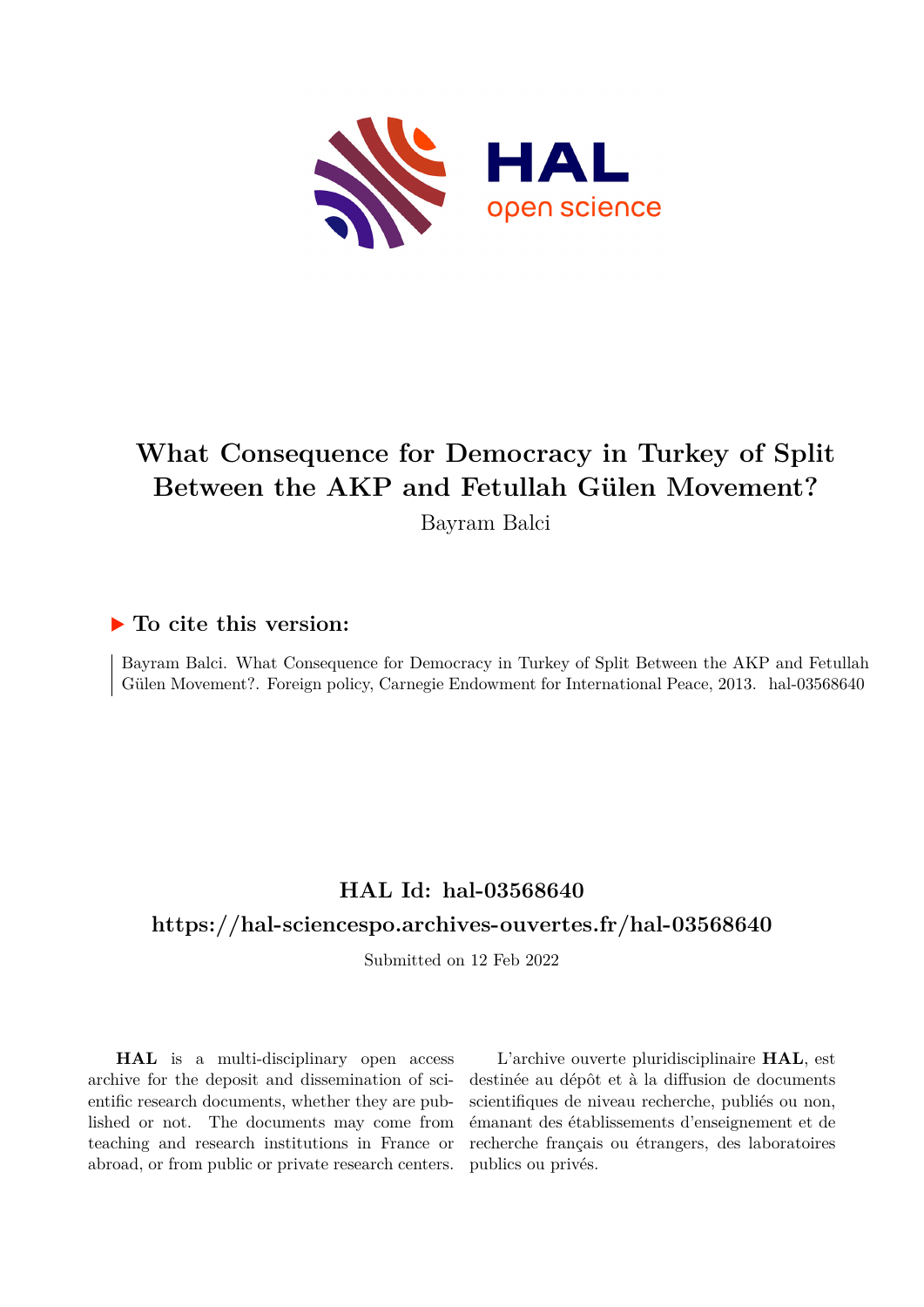

# **Consequences for Turkish Democracy from Split Between the AKP and Gülen**

Bayram Balci

SUMMARY OP-ED DECEMBER 9, 2013 *FOREIGN POLICY JOURNAL* 

Recep Tayyip Erdoğan has been at the head of the Justice and Development Party (AKP) and the country since 2002. Fethullah Gülen reigns more discreetly over a vast moderate, progressive, transnational religious community. This community has been particularly successful in education, media, and business, with ramifications on all continents. The AKP and Gülen alliance serves Turkish interests inside and outside Turkey. It advances democratization within Turkey and radiates Turkish Islam and Turkish culture beyond national borders. Though complementary when facing Kemalism, they are divided on the fight for religious and ideological influence in Turkish society and beyond. The pairing of Erdoğan and Gülen has created undeniable tension that the renewed authoritarianism of the Prime Minister has only increased. In this delicate balance, does Fethullah Gülen become the best defense against Erdoğan's authoritarian drift—and the pivotal figure in a counter-force towards democratic principles?

This attractive hypothesis makes you want to get better acquainted with the mysterious and complex Fethullah Gülen. As an intellectual Muslim scholar coming from mysticism, he managed to build a strong community while resisting the persecution of the Kemalist regime and has been living in self-imposed exile in the United States since 1999. His Fethullahci or Hizmet community is a movement based on open-ended faith with millions of followers (though Hizmet membership is informal so it is difficult to quantify). This nebula with innumerable branches in nearly 140 countries is a religious organization that advocates a moderate, progressive, and global Islam. Gülen is especially popular because he combines Islamic faith and economic success and has attracted intellectuals and politicians because he is among the rare clerics in the Muslim world promoting interreligious dialogue.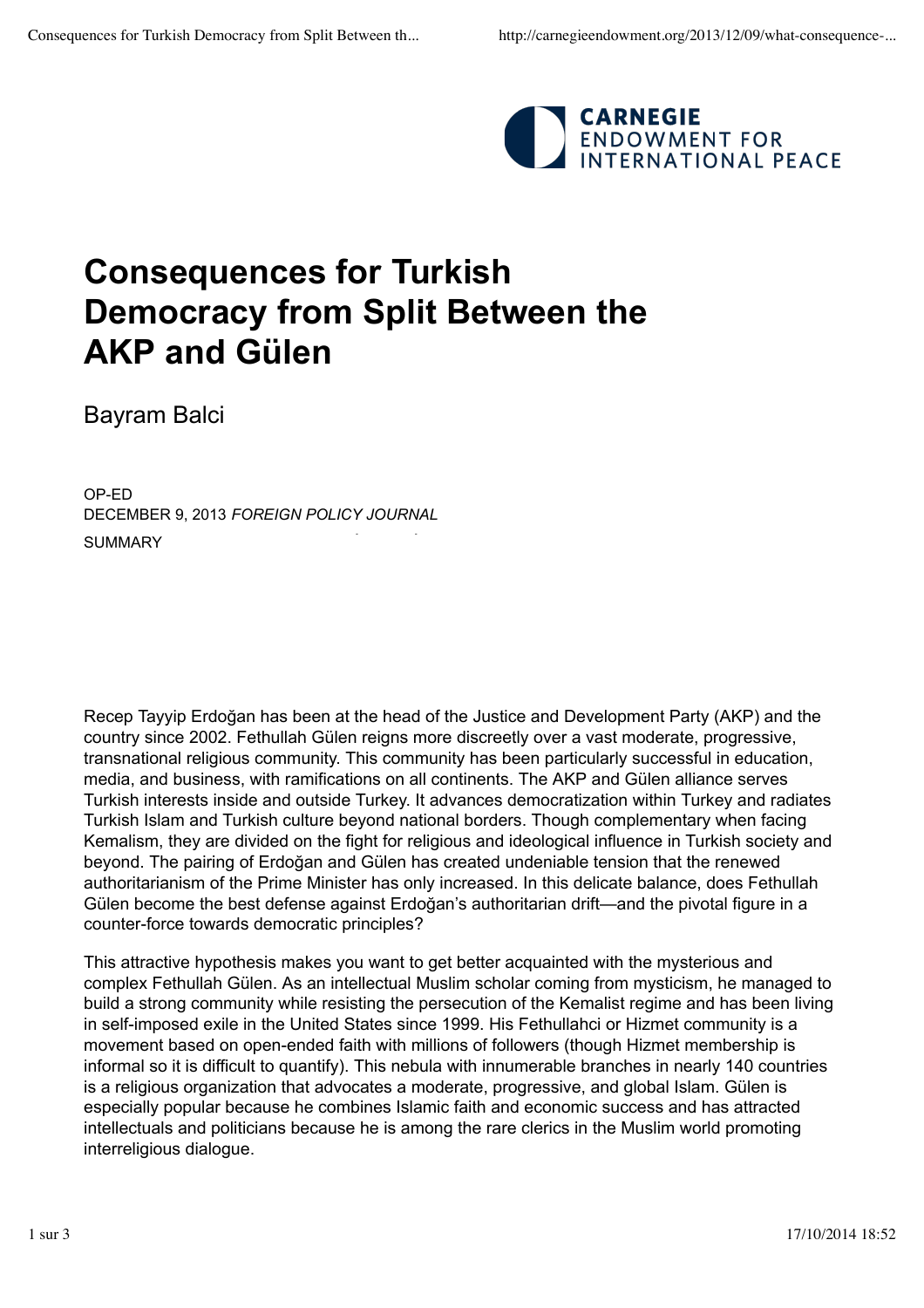Gülen and his followers, however, have a complex relationship with politics. Being neither totally disinterested in politics, such as the mystical brotherhood of Nakshibendiyya, nor openly supporting political Islam, like the Muslim Brotherhood or the AKP (with whom they share many ideas), they manage to escape labels. As is often put forth by Fethullah Gülen, the chosen strategy is something between politics and social engagement. Supposedly apolitical, they do give support to political forces that promote new forms of secularism that are more respectful of religious freedoms in the name of democracy. Thus, Gülen has supported left-wing politicians such as Bülent Ecevit for his softer stance on secularism. But in the Turkish society, Gülen's best partner is still the AKP. Both with ancient roots in Turkey, Gülen and Erdoğan, have sealed an alliance to mutually reinforce political Islam and social Islam for one another. They share the same vision on the place of Islam in society.

This union worked as they both faced the uncompromising secularism of the Kemalist establishment. And once in power, the AKP and its discreet ally, Gülen's Hizmet, released the state from the stranglehold of the army who had locked down democratization in the name of defending the republic. And this undeniably served Turkish democracy. In recent months however, the Erdoğan-Gülen union is showing signs of a break up. The first criticizes the second's lust for power in massively infiltrating institutions including the police and justice systems. The second criticizes the first's anti-democratic authoritarian tendencies that go against the spirit of cooperation that welded their alliance. This crisis poses many questions and only partial answers can be provided as their rivalry is played out in dark, secret backrooms of the state, although the conflict between them is currently more visible as the government expressed his intention to close thousands of private tutoring centers affiliated to Gülen movement.

But can we really speak of the infiltration of the Gülen movement in the state? Key stakeholders deny all allegations of active indoctrination and infiltration, particularly in the police and intelligence services. They recognize, however, that thousands of executives who now legitimately occupy important positions have been trained in their schools. These officials, recruited legally, are servants of the state as any other and have their own religious social and political beliefs. Gülen's slogan "School Before Mosque" has paid off. After three decades of investment in education, it seems natural that a political, economic elite, sensitive to the ideas of Fethullah Gülen has emerged. That this elite is fishing to infiltrate society as a whole with its ideas cannot be criticized of the Gülen movement itself. It would also be unfair to ignore the realities and mechanisms that govern the relations of power in Turkey where religious and ideological community groups have always tried to be politically influential to help their family or community. The analysis of this natural infiltration should take into account the subsequent indoctrination within institutions and their motivations. In other words, do the representatives of Gülen in the state apparatus work for the government of for their religious movement?

The lack of transparency in its objectives and operations is a real problem for democracy. Operating in secret to protect themselves against the excesses of government interference—just as other ethnic, religious or concessional groups—the Gülen community has maintained a sense of concealment that feeds the rumors and the fantasies of detractors. At the same time, this culture of secrecy shows the boundaries and the weakness of Turkish democracy. Still fragile despite the progress made by the AKP before it turned to authoritarianism, the Turkish political system is not reassuring and forces groups as powerful as the Gülen movement to protect themselves. Many groups in Turkey think that the AKP has replaced the kemalist authoritarianism by another one. In such situation it seems natural for Gülen movement, and others, to be cautious.

The deterioration of relations between Erdogan and Gülen could be beneficial to Turkish democracy. As an organization that emerged from civil society, Hizmet shows that Islamic movements can contribute to the emergence of a true civil society—confirming different theories developed by different scholars. Gülen's movement still lacks many democratic virtues; but in the